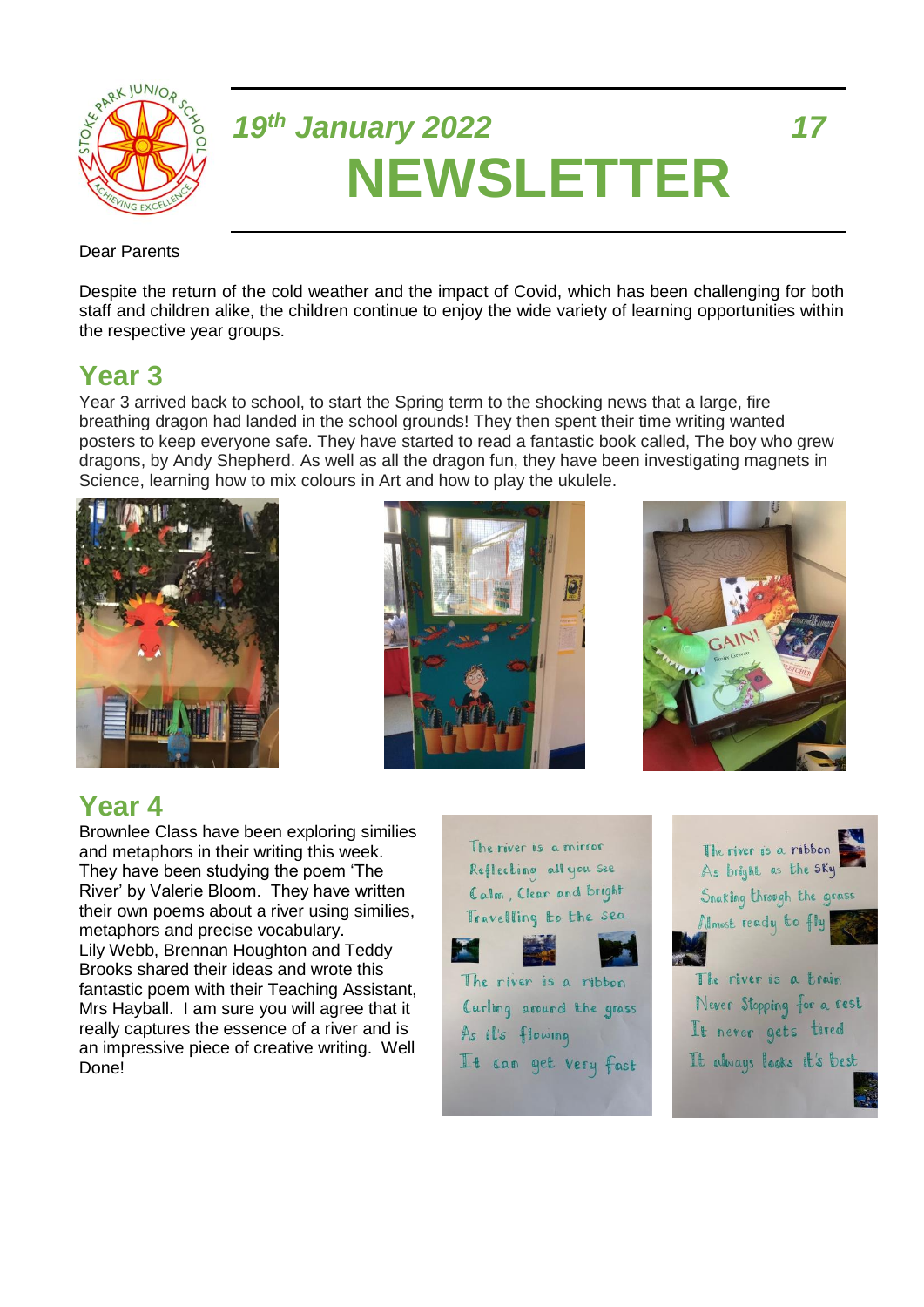# **Year 5**

Year 5 have kick-started 2022 with a journey to space, to infinity and beyond! Well as far as the planet of Pandora - a planet of incredible danger and strange beauty. During their explorations of the moon planet, the children have learnt all about the wonderful and weird creatures that inhabit this land, including the incredible hexapods. Intrigued to learn more? Ask your children. They are the Pandora experts now, after having written a non-chronological report all about it.

The space theme continues in the children's learning within their Computing lessons. Their mission is to research, design, create and present a space rover mission to a planet of their choice using PowerPoint. We look forward to seeing their completed missions presented to us.

Back on Earth, the swimming lessons are now well underway. The children are enjoying their Wednesday afternoon trips to Places for Leisure and are doing very well at remembering all that they need to bring each week. Thank you for your support with that! We take the odd missing item of clothing and pair of shoes on the wrong owner's feet as a successful swimming trip!

Next week, we are looking forward to working on the next part of our Longitudinal Study with another trip to the pond. We will be looking carefully at the changes in and around the pond since our last visit in November. So wellies at the ready please and may the weather be with us!

Watch out for the children's next English learning journey where one of the greatest conspiracy theories ever will inspire their next piece of writing. What will your views be on it? Were they real or were they fake?

#### **Year 6**

Year 6 have had a great start to the Spring term. They are thoroughly enjoying the class reader "Clockwork" by Philip Pullman. This book is also the stimulus for our writing, currently the children are writing in role to recount the strange events at the castle!

In science we are exploring respiration in animals and are looking forward to investigating how exercise will affect the pulse rate and in music we are creating musical patterns, using different musical instruments to recreate the sound of a heartbeat. As you know, the Year 6 residential to Condover Hall is fast approaching and the children are really looking forward to this adventure. Don't worry, if your child is not going on the trip, they will have an equally fun time at school - we are planning a range of activities for them to participate in!

#### **Curriculum Maps**

Curriculum Maps for each year group for this term are attached to the newsletter, they can also be found on the website. I hope that you find these useful.

#### **Lunchtime Stars of the Week**

This week our stars are: Willow – Potter Class, Casey – Sande Class, George – Hawking Class and Zachary – Shackleton Class. These children have been identified by our lunchtime supervisors as making the correct choices as regards their behaviour and behaviour towards others



Well done!

on the playground.

#### **Heart of a Book Competition**

Congratulations to the winners of this competition. A display of all their work will be created in reception.

Charlie – Moore, Elden – Sharman, Logan – Potter Alba – Brownlee, Philippa – Peacock, Gaia – Adlington Isaac – Ezra, Maria – Sande, Callum – Barlow Marcel – Wallis, Alexa – Hawking, Florence - Shackleton